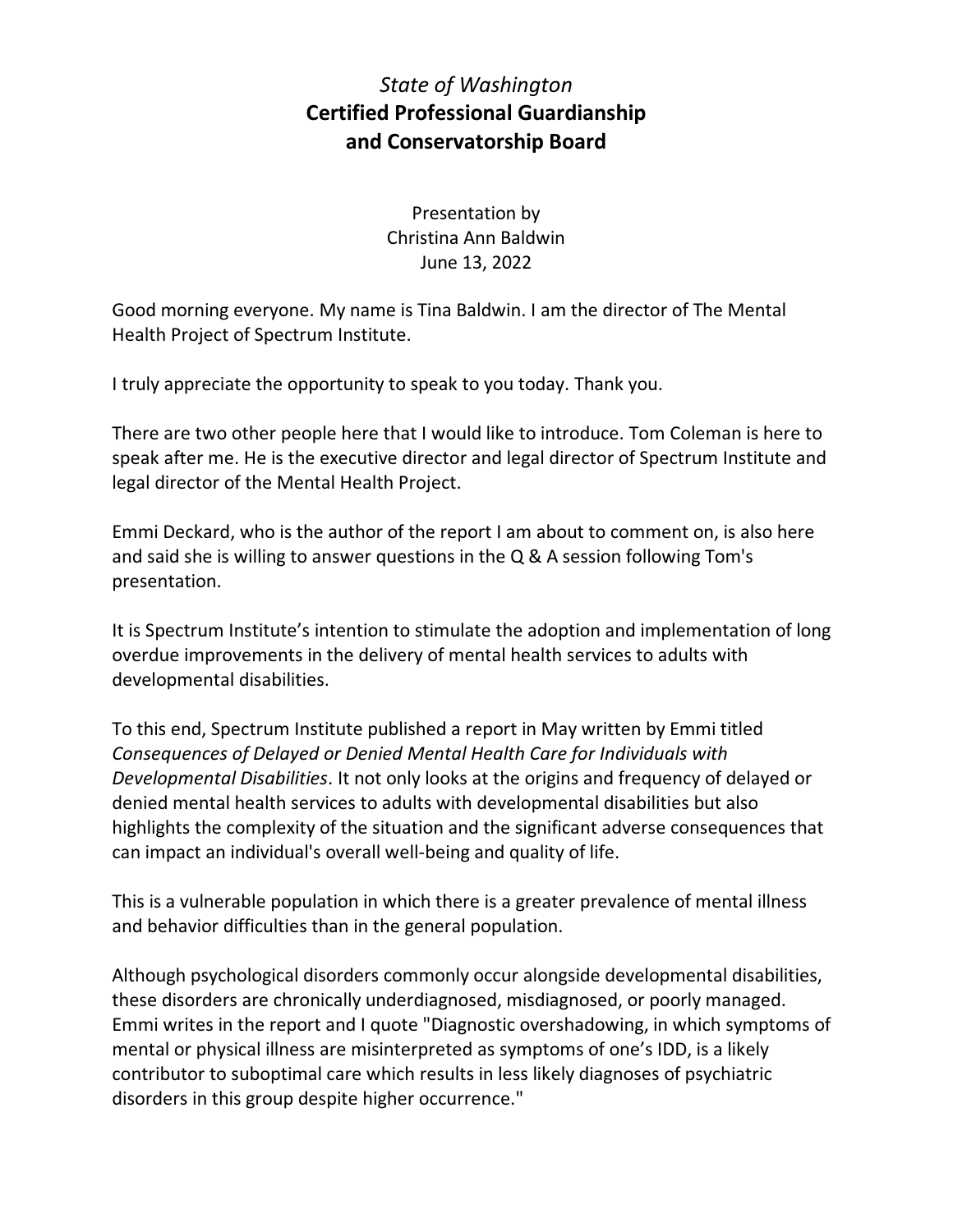"She goes on to say that "Individuals with developmental disabilities are less likely to have developed coping skills and, as a result of potentially limited verbal skills, may resort to physical aggression in order to express their discomfort or stress. Alternatively, physical aggression could be rooted in a mental illness or be an expression of pain resulting from a medical issue.

"There are numerous explanations for this single behavior; however, clinicians are quick to assume the behavior is attributed to the developmental disability rather than exploring alternate causes as would be done for individuals without developmental disabilities. Hence, the diagnosis of an developmental disability can overshadow any other diagnosis. If clinicians don't maintain a high index of suspicion for alternate causes of their behavior, people with developmental disabilities or mental health disorders can be denied appropriate screenings, treatments, and investigations necessary for making alternate diagnoses."

I repeat "Clinicians are quick to assume the behavior is attributed to the developmental disability." Obviously, this assumes that the individual has gotten into see a clinician in the first place.

So, then we have to ask whose responsibility is it to see that an individual with developmental disabilities receives accurate evaluations for causes beyond the development disability.

Whose responsibility is it to see that the individual receives access to the same therapy options available to people in the general population and to see that they are appropriately received in a timely manner.

What if the responsible person says they don't have the time to deal with any of it?

Or what if they say "there is no one within 10 miles so we are just going to let go of it" when, in fact, there is somebody who can do it by Zoom regardless of distance?

## **Should these rationales exempt CPGCs from the responsibility to ensure prompt and appropriate care for an individual who must depend on them for such care?** —--

I'm excited to have you read the report to learn more about

- \* the myriad adverse consequences of denial or delay of mental health services,
- \* how they impact the life of an individual with a developmental disability
- \* and, how pervasive, insidious, and complicated they are.

We are asking you, the Certified Professional Guardianship and Conservatorship Board to review your existing policies and procedures in order to